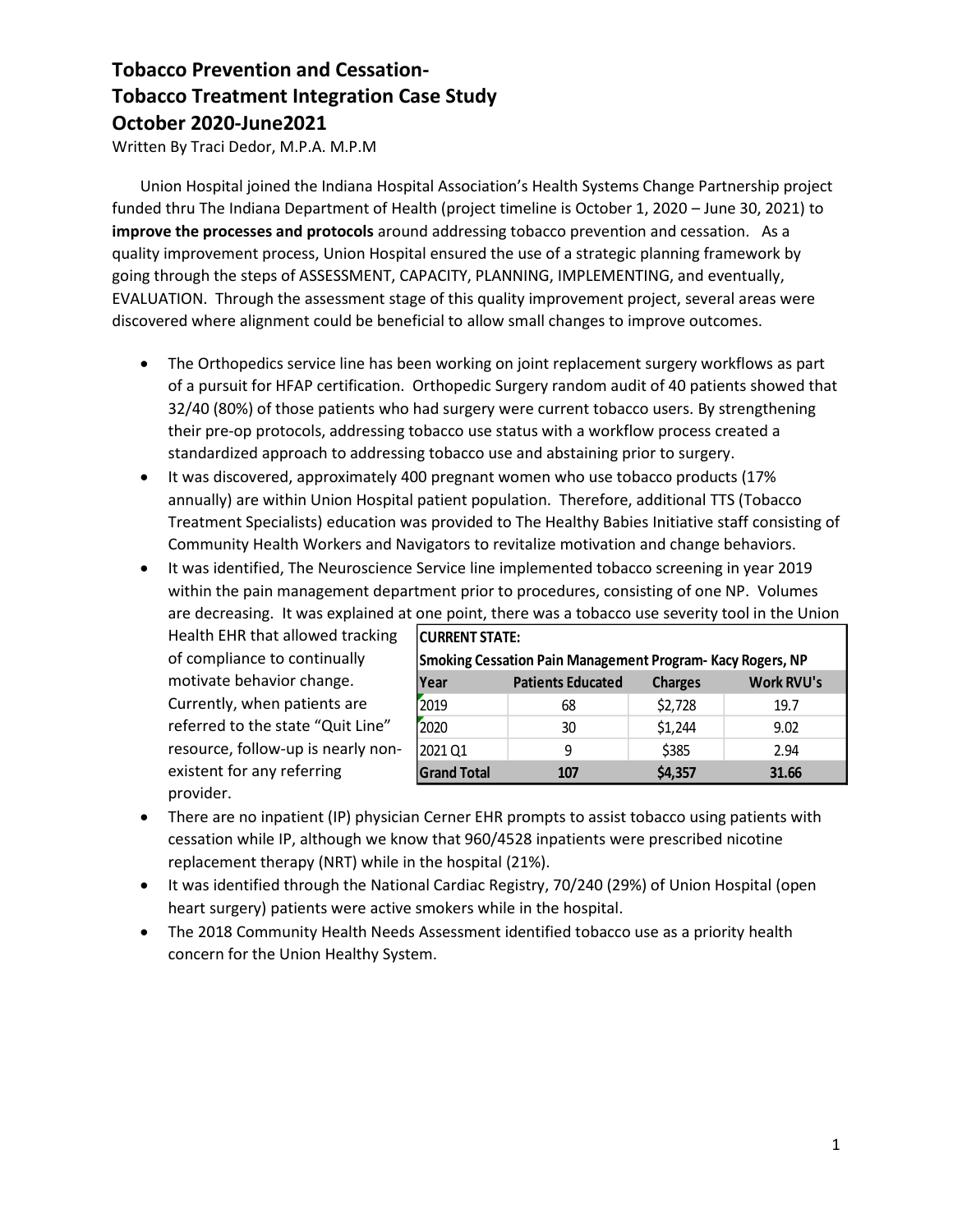## **Tobacco Prevention and Cessation-Tobacco Treatment Integration Case Study October 2020-June2021**

Written By Traci Dedor, M.P.A. M.P.M

Union Hospital's Cerner EHR includes tobacco status screening within the social history assessment section. It allows an electronic nicotine delivery system to place a "Smoker" identification on the problem list and the patient after visit summary. The barrier is after management as there is no current electronic mechanism for tracking. After patients are referred to resources, treatment follow through is difficult to manage with the current EHR workflow.

There were small stages of change during this case study that improved the advisement to quit tobacco use. At the start of the project, there were no patient advisement standards or protocols for cessation within the pre-op and post-op patient encounters. Mapping this step for providers was established as a required part of the orthopedic joint replacement and pain management workflow, see diagram. Clinical staff are now trained to assess, assist, and arrange.



In addition to the Heathy Start community health worker, navigators, neuroscience pain management nurse practitioner, and orthopedic navigator additional staff within their departments are utilizing the standardized education process to assist in communicating with clients ready to quit smoking. The increased capacity to assess, assist, and arrange tobacco cessation support for patients was further enhanced with Union Health's Medicare patient care team involvement and pharmacy resources, including NRT resources. Supplies were given immediately to the patient seen face-to-face in the clinic with regular oversight to consistently manage. Asking patients if they are "motivated to quit" is planned as a new emphasis in the clinical staff assessment. All responses are documented in the EHR. In addition, a report captures responses to the "motivated to quit" question so that assistance and arrangement of supportive services can occur. Common assessment questions include:

- 1. **Assess current smoking/tobacco use behavior, severity of nicotine addiction, and past quit attempts:**
- 2. **Scaling Questions:**
	- Motivation:
	- Confidence:
	- Importance:
- 3. **Assess reasons for change:**
- 4. **Assess for strengths and alternative coping strategies:**